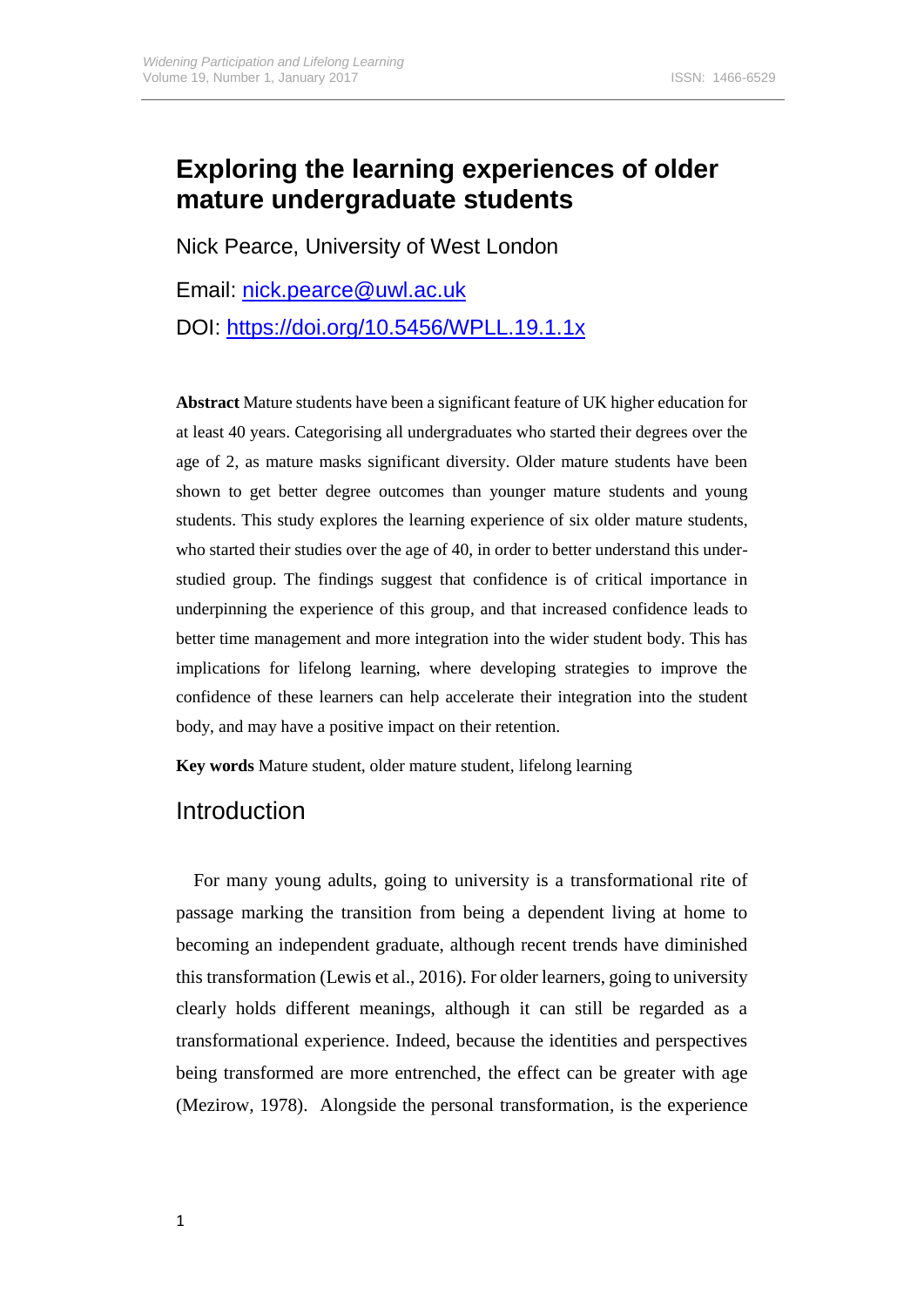of being a mature student in an environment designed around the young learner.

The Higher Education Statistics Authority (HESA) Higher Education Statistics Agency definition of "mature students", which is widely used in the UK is "those who are aged 21 or over, at 30 September of the academic year in which they are recorded as entering the institution" (HESA, 2016). In 2014/15 the percentage of UK-domiciled, full time, first year mature students was 27.6 per cent, which includes 10.7 per cent who were over 30 years old (HESA, 2016). These figures mask considerable variation across part time degrees (90.5 per cent or whom are mature) and across the type of institution, with mature students most likely to go to post-1992 institutions (Johnes, 2014).

Commenting on a 6 per cent rise in mature students being accepted on to courses in 2014, Les Ebdon, the Director of Fair Access to Higher Education said:

"Mature students are more likely to be from disadvantaged backgrounds so this increase is good news for social mobility, and ultimately for the economy and society as a whole. For many people who did not go to university straight from sixth-form or college, mature study offers a valuable second chance to gain the qualifications they need to succeed in the workplace" (OFFA, 2014)

I would add to this that, in the context of rising tuition fees, the idea of attending university straight after school seems less appropriate, as many people may take longer to decide which course to study, or whether to study at university at all. Mature learners are clearly an important aspect of lifelong learning.

However, using the HESA definition for a mature student masks a great deal of variation. In my teaching experience, I have taught undergraduates who are over 60 years old, and a number in their 30s, 40s and 50s. The background experiences, support and expectations of these students will vary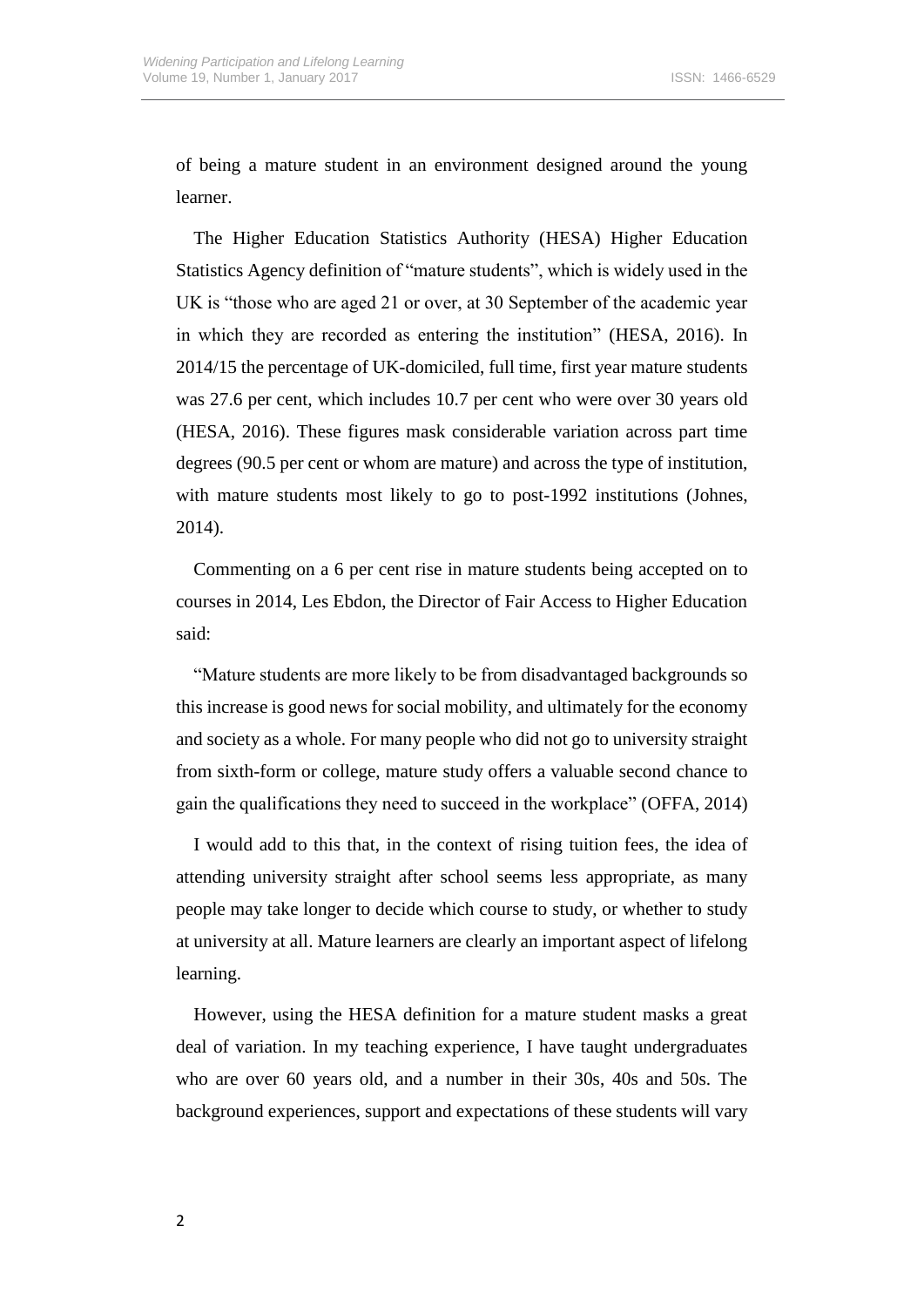greatly, and will differ from mature students in their 20s. This article will attempt to describe the experiences of 'older' mature learners, those who started their undergraduate degree while aged over 40 years old. This study emerged from the author's experience teaching on a foundation programme, which included a number of older mature students. Of particular interest were the factors outside the classroom that may have shaped the student experiences within it, their physical learning environment, their use of online resources and how they experienced the classroom.

This data cannot be used to compare their experiences with other mature young students, but will hopefully contribute to the debate about mature students, and help inform future discussions of mature learners in general, and of older mature students in particular.

The next section will review the literature on mature students, focussing on their learning experiences, and any work that explores the diversity within the cohort of mature learners. The following section will outline the methodology I used to explore the experiences of a group of older students. The experience of these students will then be discussed, which will then inform the final section which will discuss the implications for this on teaching and teachers in Higher Education.

### Recognising the mature student

Mature students were a feature of early higher education provision, at least since the time of the University of London's external degrees and the provincial colleges (Brady and Brady, 1998). A number of developments led to increasing numbers of mature students in the later part of the 20th century. The rapid expansion of the higher education sector in the 1960s and then the 1980s led to calls for a more diverse student body (Scott, 1998, Smith, 2008). In the 1980s, demographic changes meant an expected decline in 18 year old entrants, which exacerbated this recruitment pressure. This was explicitly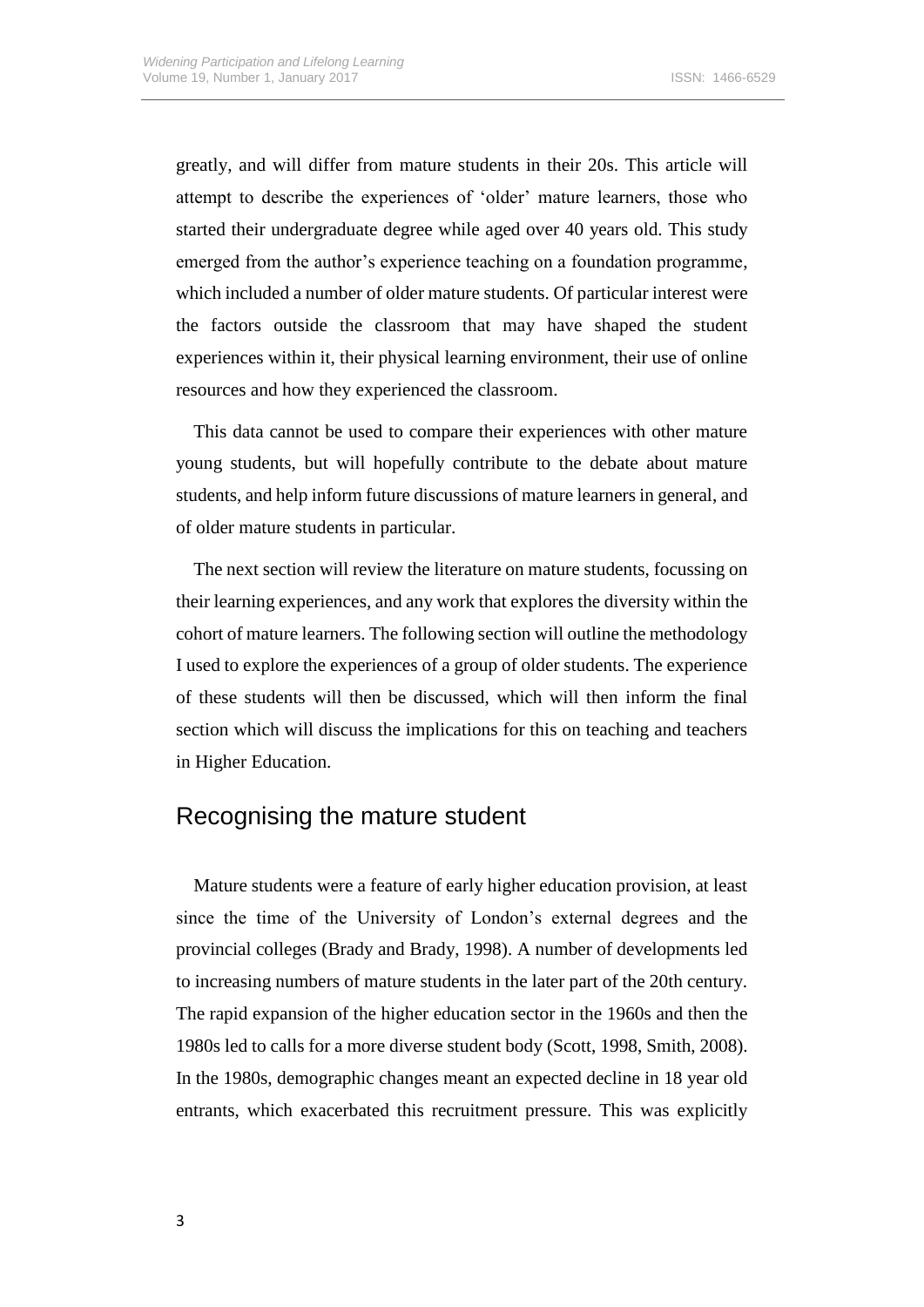linked to mature students by the-then education secretary, Kenneth Baker, in 1989, when he said universities "will have to re-orient themselves in new ways to recruit students not drawn from the traditional 18 year old class" (cited in Wakeford, 2006). Linked to this, the establishment of the Open University in 1969 created the opportunity to reach large numbers of mature learners via distance learning (Tunstall, 1974).

The development and rapid expansion of access courses in the 1980s provided a 'third route' (after 'A' levels and NVQs), targeted at mature learners who wished to enter university (Parry and Wake, 1990, Reay et al., 2002, Wakeford, 2006). These access courses were provided by Further Education colleges, and a later development saw the emergence of integrated foundation years provided by Higher Education providers, targeting a variety of non-traditional groups including mature learners (Davies and Parry, 1993, Marshall, 2013).

This rise in the prominence and importance of mature learners led to increased attention from educational researchers, who were interested in the experiences and performance of this group compared to young students.

In an early piece of research, Nisbet and Welsh conducted a study of 177 mature students who entered their university over a three-year period (1965- 67). This was a 70 per cent response rate of the 257 mature students identified, which already suggests a significant body of mature students at Aberdeen University at this time (Nisbet and Welsh, 1972). The median age of these students was 30, but there was a wide spread, with 11 per cent of their respondents over the age of 40 (Nisbet and Welsh, 1972). Their study focussed on a range of factors, noting that:

"The mature students in this survey tend to come from the same section of the population and the same schools as the young direct entrants. In performance, they differ little from the younger students" (Nisbet and Welsh, 1972: 207)

4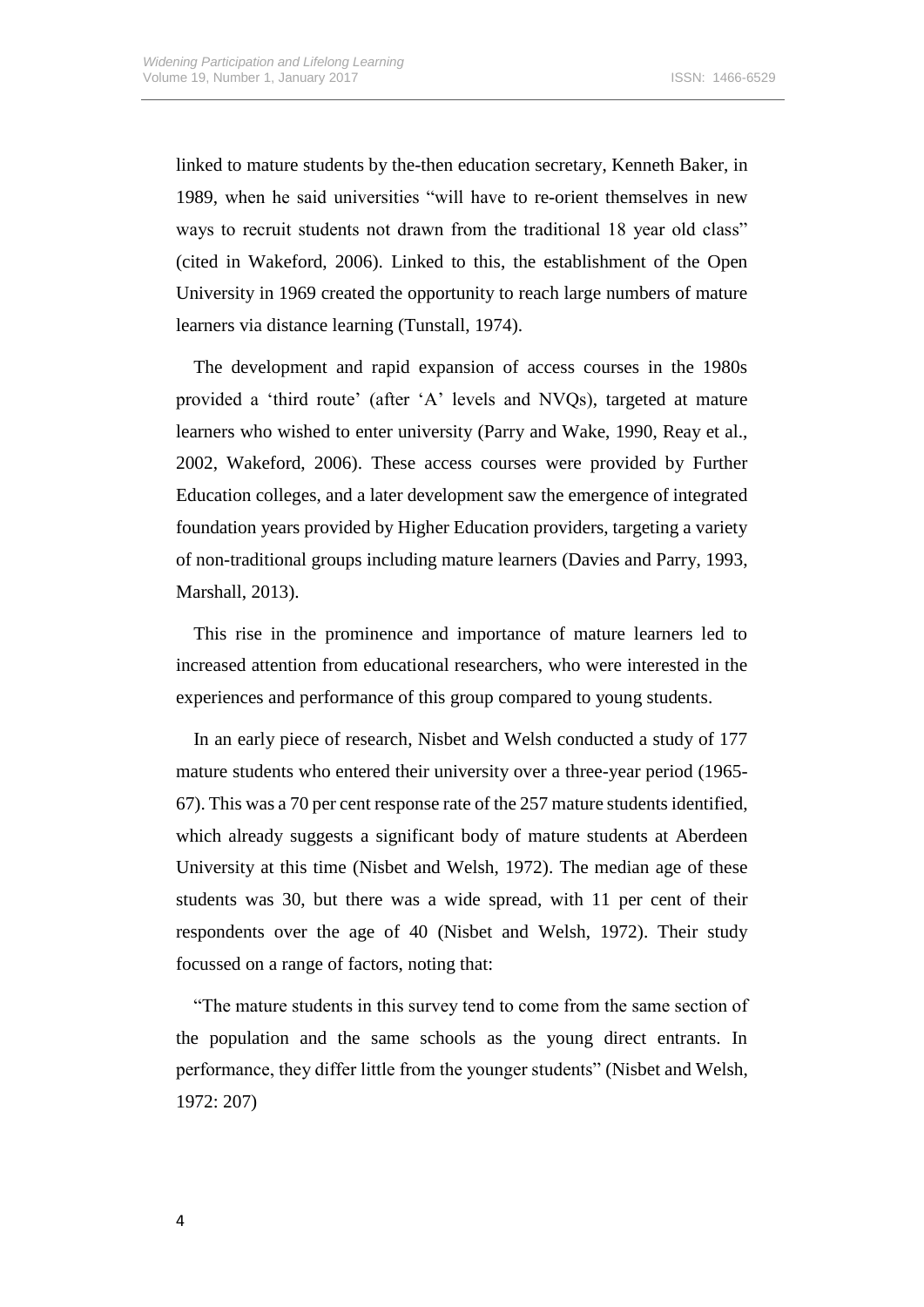There was little difference noted in degree performance across the age ranges, although the authors only compared the performance of under and over-30s.

Their findings, that the diversity within the mature students' backgrounds was similar to that of the younger students, is noteworthy in relation to the quote from Kenneth Baker, although the authors acknowledge that "the category of 'mature student' is clearly too heterogeneous to draw firm conclusions which apply to all" (Nisbet and Welsh, 1972, p. 207).

Other research focussed on the performance of mature students in their university studies. An early study found that degree performance improved with age, up to the age of 40, before declining back to the levels of the general undergraduate population (Bourner and Hamed, 1987). This is consistent with other quantitative studies which have found higher levels of achievement for mature students who have completed their undergraduate studies (Hoskins et al., 1997, Richardson, 1994). The Hoskins study found that students over the age of 25 out-performed students aged 21-25, who themselves fared better than non-mature students (Hoskins et al., 1997). The authors suggest the improved performance of older students may reflect the fact they are more often studying in order to develop themselves personally rather than as a means to an end (Hoskins et al., 1997, p. 325).

Focussing on the performance of mature students on graduation can mask the differential completion rates for this group (Hatt et al., 2002). This can be due to range of internal and external factors, but may also be a product of a higher education system which is still, in many cases, designed around the residential, full time, young student (Christie et al., 2005, Tuckett, 1990).

Whilst in purely academic terms the mature students who complete their studies have been shown to perform well, their experience of higher education can still be a limited one (Christie et al., 2005). These students described themselves as 'day students' who were combined their studies with living at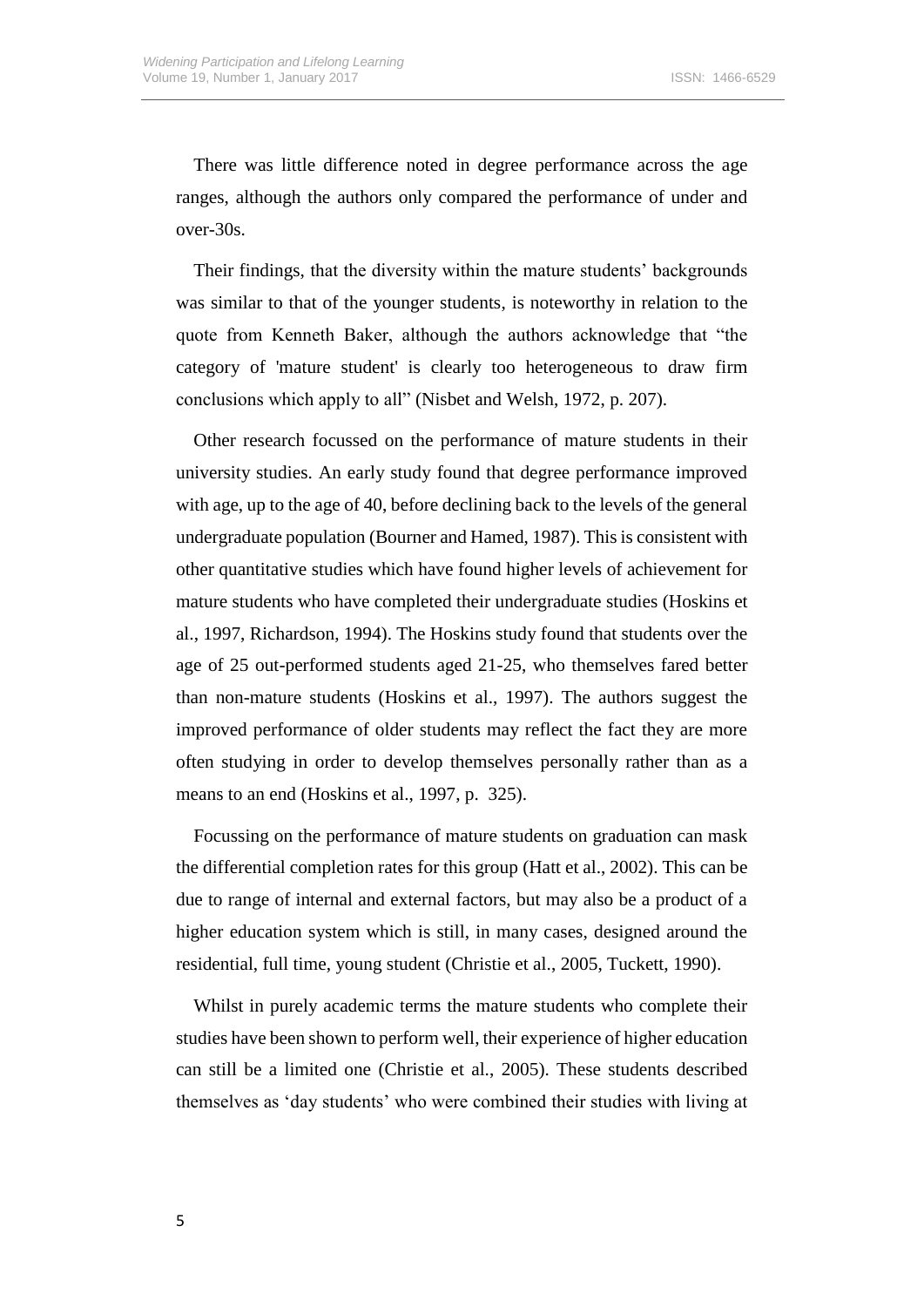home and pre-existing parental or employment responsibilities. They missed out on the social aspects of university life highlighted by the younger students, and also felt excluded from networks where important informal information was shared (Christie et al., 2005).

A more recent study explored this issue further, describing how mature students negotiate a culture of higher education dominated by younger students (Mallman and Lee, 2014). This study is interesting for exploring both the experiences of mature students in a particular first year course with a large mature intake, and the experiences of the younger students, who expressed negative emotions at the mature students for some of their behaviours (such as a willingness to ask questions in class (Mallman and Lee, 2014). Nonetheless, it is clear that the mature students felt stigmatised and excluded from the dominant student culture.

Another factor affecting completion of mature students will be the increased incidence of parenthood and other caring responsibilities, although these responsibilities are strongly gendered (Brooks, 2011, Scott et al., 1996). A narrative approach looking at the experiences of 21 mature students further complicated the gendered nature of studying at university (Britton and Baxter, 1999). This study identifies four narratives amongst mature learners: struggling against the odds; unfulfilled potential; credentialism; and selftransformation. These narratives are gendered and not equally available to men and women in order make sense of their experiences (Britton and Baxter, 1999).

So far then there has been some attention in the literature to differences within the mature student group, particularly around gender and some age categories. Whilst a lot of the literature make a distinction between older and younger mature learners at 25, there is no reason to suppose this division is especially meaningful. This study explores the experiences of a number of older mature students, who had started their studies over the age of 40. The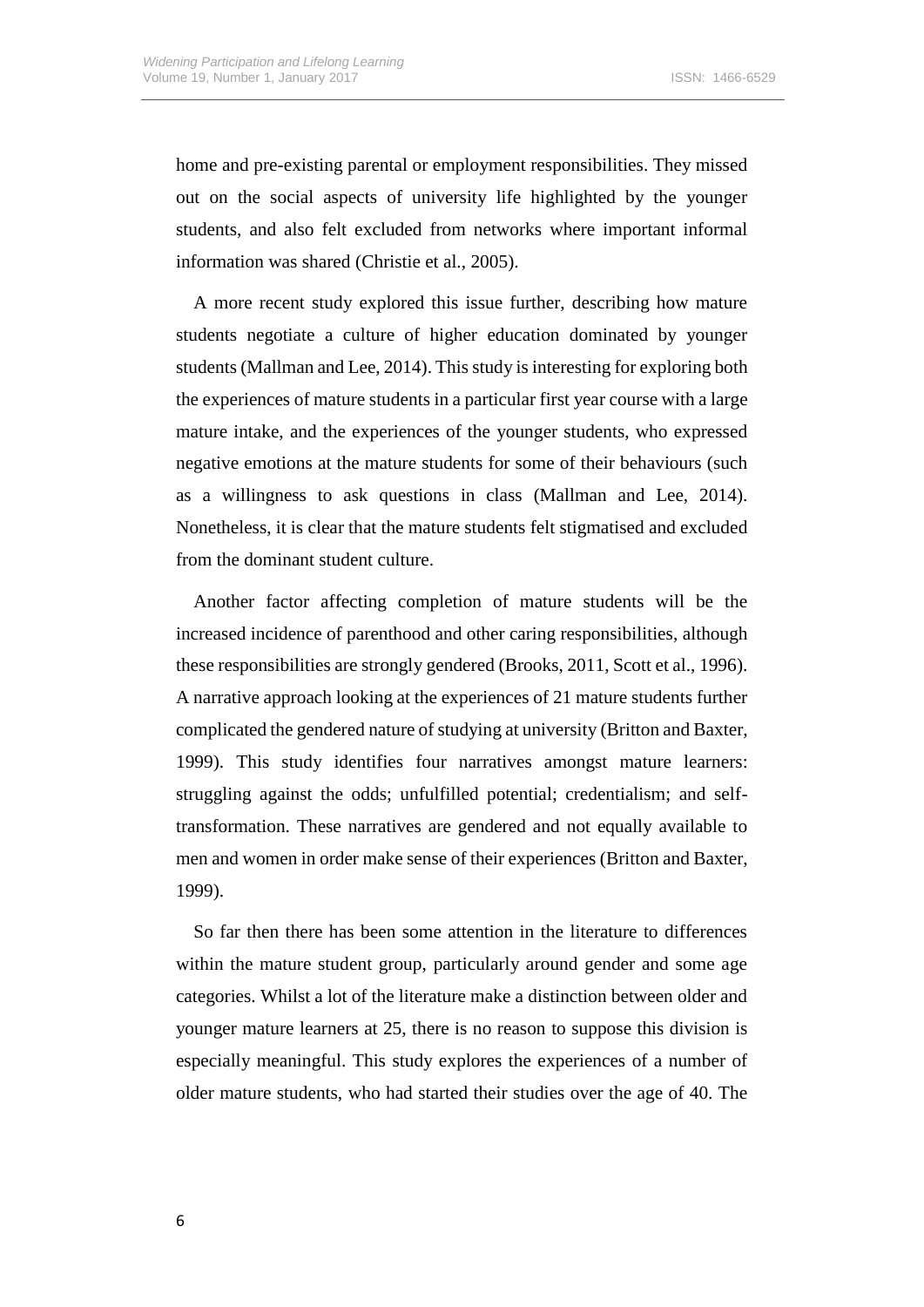aims were to discover to what extent their experiences reflect the wider literature on mature learners, and to inform future policy and practice to encourage further lifelong learning amongst this group.

## Methodology

This study was based at a medium-sized, old (pre-1992) Russell Group university in England. Universities of this type tend to have a low number of mature students than post-1992 ones (Johnes, 2014). As the study was focussed on a particular subset of these students, the population of older mature students from which to draw a sample was always going to be very small. The sample for this study were recruited through the foundation centre of this university, which targeted mature learners (amongst other groups) and for whom the author worked. As previously mentioned, the foundation year is a method of enabling access to Higher Education, but recruiting respondents in this way would ignore older mature students with recent level 3 qualifications enabling direct entry. As the mature students recruited would be entering without recent educational experiences, they are 'returners' rather than 'interrupters' and are therefore more likely to succeed (Baxter and Hatt, 1999).

The researcher was interviewing former students, and this raises its own methodological challenges. Clearly carrying out research in this way was convenient with access and rapport easy to establish, but it needs to be acknowledged that this kind of insider research brings with it specific challenges. More specifically, three issues have been identified: informant bias, interview reciprocity and research ethics (Mercer, 2007).

In this instance, informant bias was a potential issue as the students may have wanted to present a more diligent image of their studies than was in fact the case. In fact the interview responses represented a candid view of the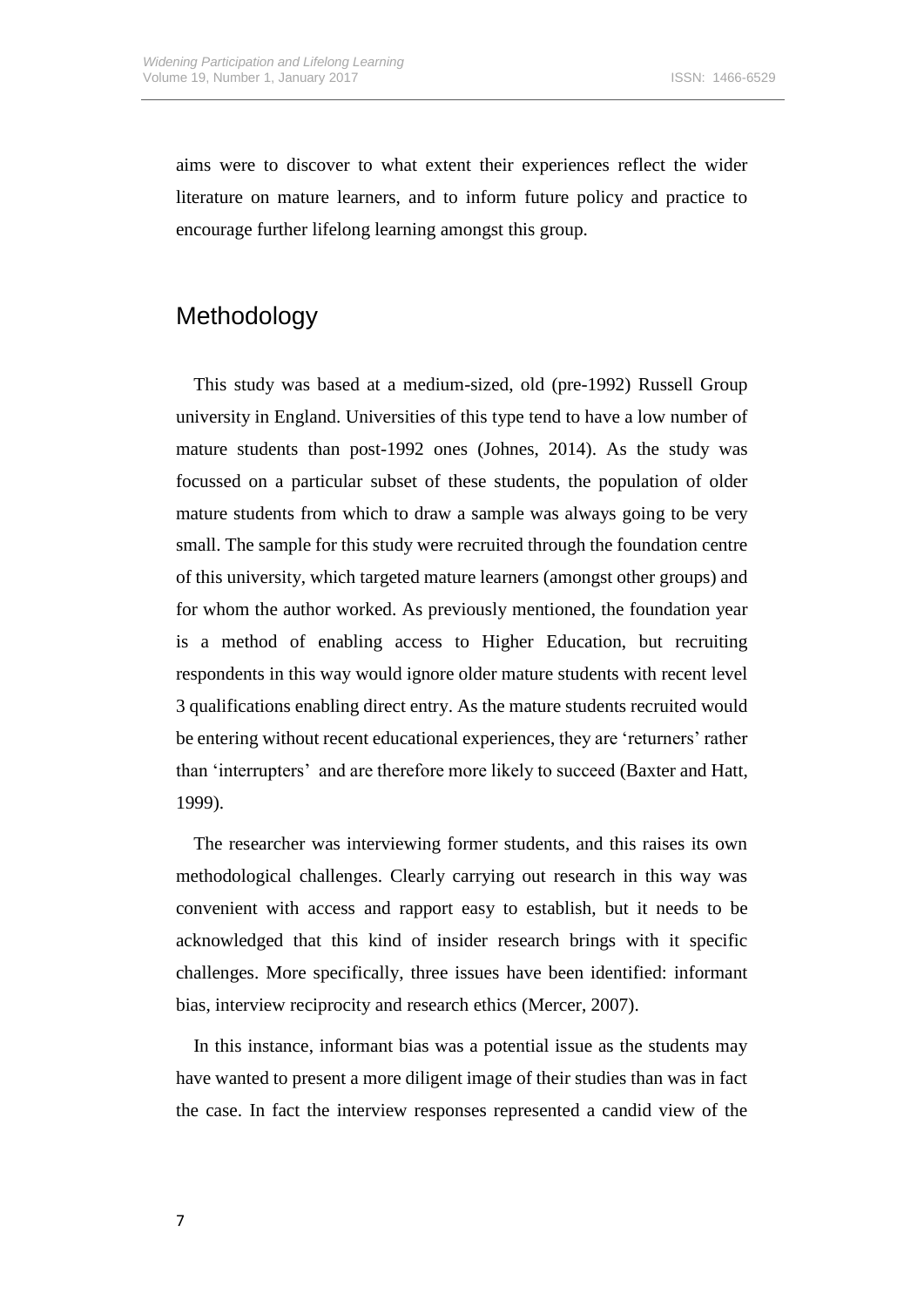struggles and challenges faced by this group. This level of candour may have been helped by the rapport and relationship formed over the course of the foundation year, and further helped by the fact that the students had completed the year, and so were no longer in a pedagogic relationship with the interviewer.

A further complication is that a number of the interviewees knew one another and discussed the interviews with each other prior to meeting the researcher. In this sense these conversations would be likely to influence the data collected, especially if based on misunderstandings about the nature of the research being carried out.

Interview reciprocity refers to the degree to which both the interviewer and interviewee contribute to the data collected. This can be effected by the structured nature of the interview schedule, and for these exploratory interviews a semi-structured interview was chosen, which may have increased the possibility of the interviewer influencing the data and decreased its comparability and generalisability.

Research ethics was an important concern for this study. Informed consent was obtained, and the objectives of the research were clearly explained. Anonymity was another important concern, especially when dealing with such a small sample from a small population of interest. In order to best preserve the anonymity of my respondents, I will only be giving limited demographic information about them. The names of the interviewees are pseudonyms.

| <b>Anonymised name</b> | <b>Sex</b> | $\mathbf{AGE}$ |
|------------------------|------------|----------------|
| Annabel                | F          | Mid-40s        |
| <b>Brenda</b>          | F          | 50s            |
| Catherine              | F          | 50s            |

|  |  | <b>Table 1 Basic demographic information about respondents</b> |  |  |  |  |  |
|--|--|----------------------------------------------------------------|--|--|--|--|--|
|--|--|----------------------------------------------------------------|--|--|--|--|--|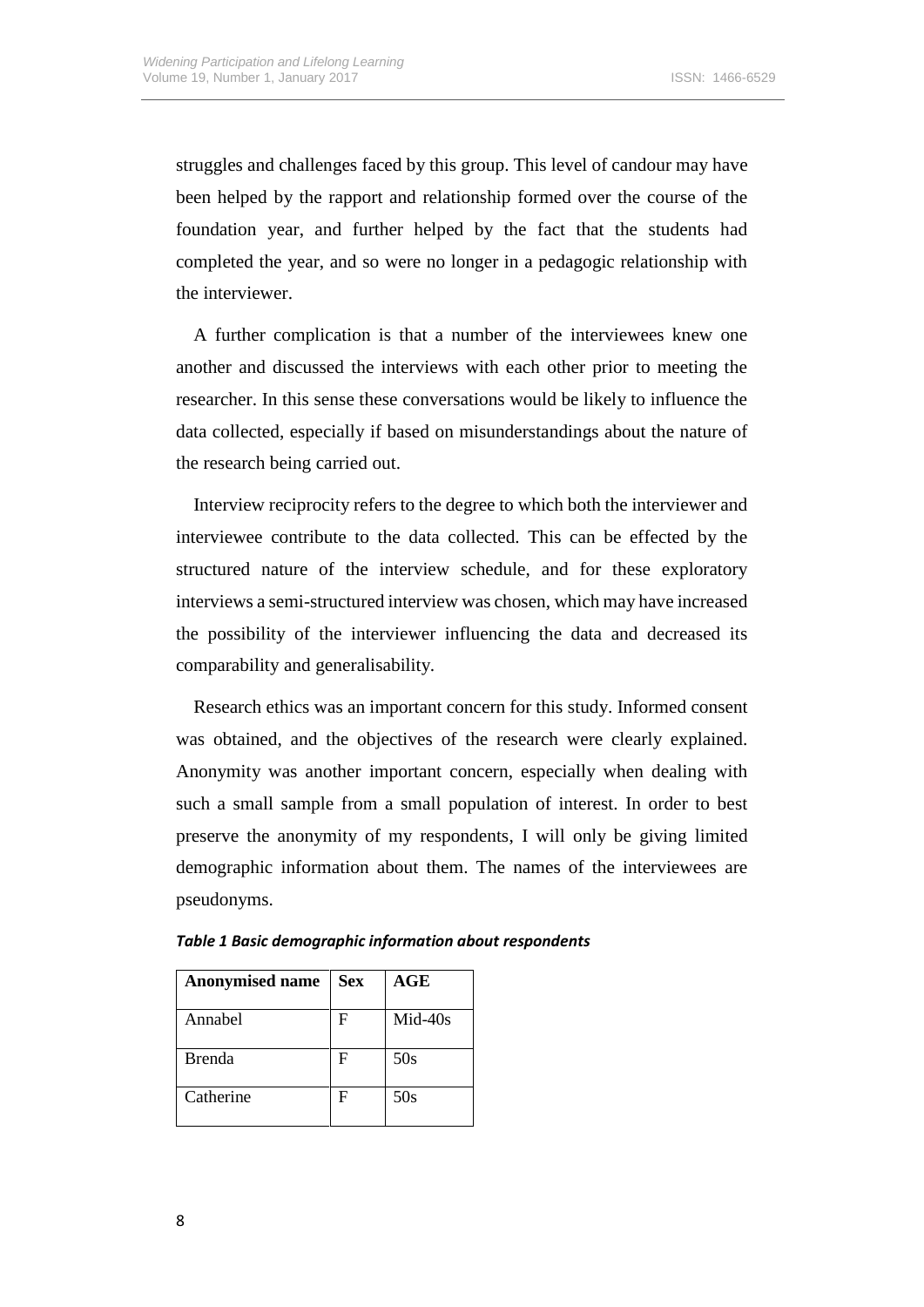| David | M | Early 40s |
|-------|---|-----------|
| Eric  | M | Early 40s |
| Frank | M | Early 60s |

All the students progressed to departments in the faculty of social sciences between 2013 and 2015. There was not an opportunity to interview students from other faculties, so disciplinary differences cannot be explored in this study.

### **Results**

The interviews were recorded and transcribed and thematically coded to look for common themes. Four themes emerged: confidence, pressures of time management, difficulties in studying socially and use of technology.

#### **Confidence**

The issue of confidence arose in all of the interviews, but manifested in different ways, and at different points in the students' learning journeys. For some of the respondents the confidence issues arose prior to starting their studies: "I was worried that I wouldn't be able to do it" (Annabel). Despite the lack of confidence prior to applying, all of my respondents had made the decision to apply: "I didn't have any confidence to apply for anything. I knew what I didn't want in my new life, and what I didn't want was to be stuck in that same place, working in a crappy job just to keep four walls around me" (Brenda).

The motivations for studying later in life varied, but often related to addressing the issue of confidence, where becoming a mature student was part of a deliberate strategy for building up confidence. "I decided that I needed to get some confidence and prove that I wasn't a total idiot" (Eric), "I just thought that at my age I was on the scrap heap. I honestly did and I thought,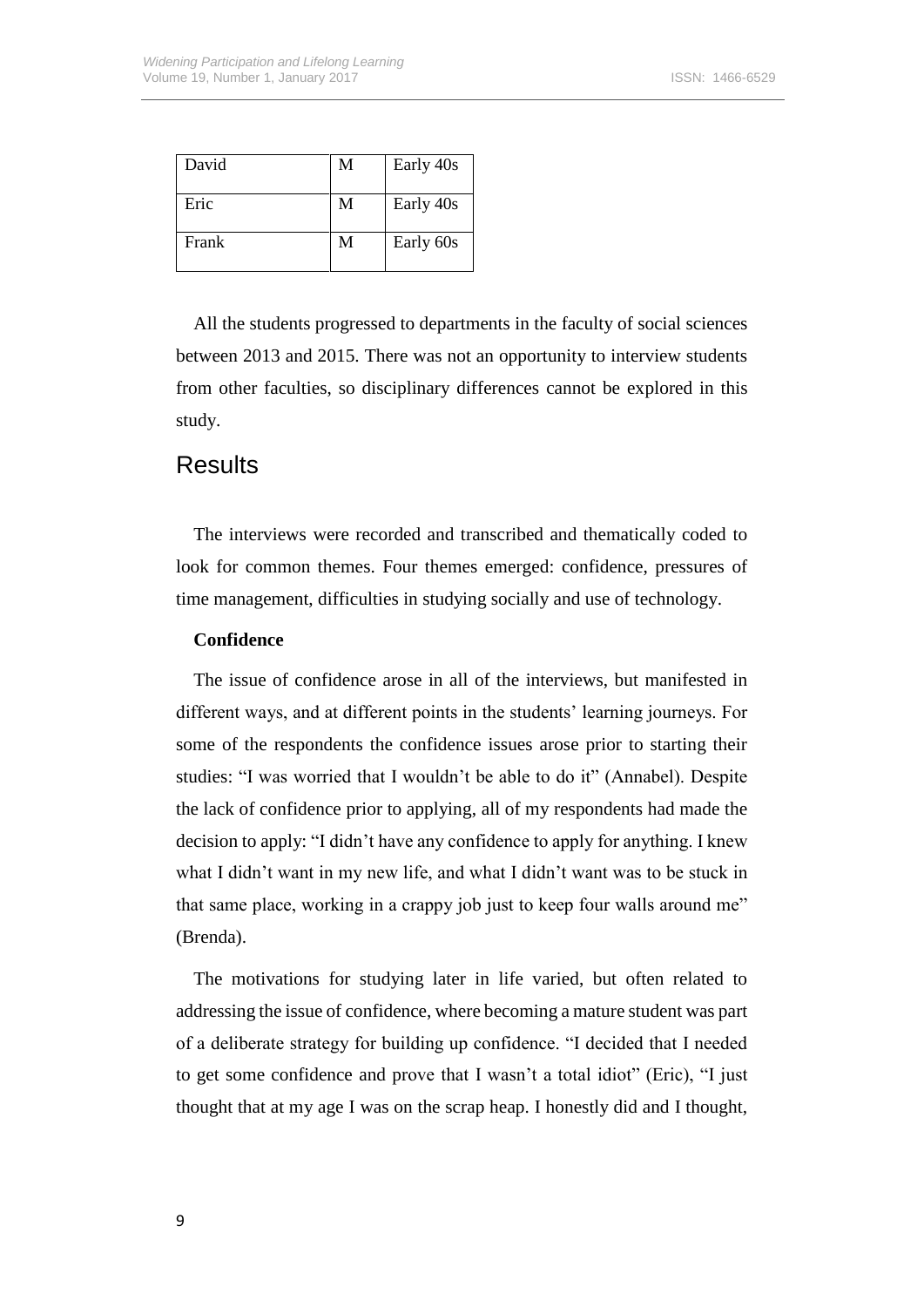right I'm going to do something to prove that I can do something and that I'm not a waste of time and space" (Catherine).

These issues were not resolved at the start of the course, but cropped up at various points, such as submission of assignments: "the hardest thing for me was handing in an essay, for somebody to criticise the level of ability that I have, which was a gnat's ability" (Frank). Later in the same interview, a similar issue arose about seeking help from the department he had joined (after completing the foundation year): "I didn't dare go to the [department], it took me 2 months to go there" (Frank).

#### **Pressures of time management**

A further issue to emerge in the interviews was time management, in particular managing student and non-student life. None of the respondents lived in university accommodation and all commuted varying distances for classes, in sharp contrast with the general undergraduate population, for whom the vast majority lived in halls. This clearly impacted on their overall student experience: "I find that a lot of my enjoyment of university life is taken away because of time pressures. I always feel pressured" (Annabel).

Related to the earlier issues of confidence, many of the older mature students had unrealistic expectations on how many hours they should spend studying: "Some people can write an essay in two days, for me it was two weeks." (Catherine).

External factors, such as family and work pressures, weighed heavily on a number of the students: "being mature those external factors, like family, weigh heavily" (David).

Overall, the students painted a pretty harried picture of their studies, although this could have been influenced by the fact they were being interviewed in the early stages of their studies. A number acknowledged that they had 'calmed down' since the start, realising that they could achieve good marks with less effort as their confidence increased.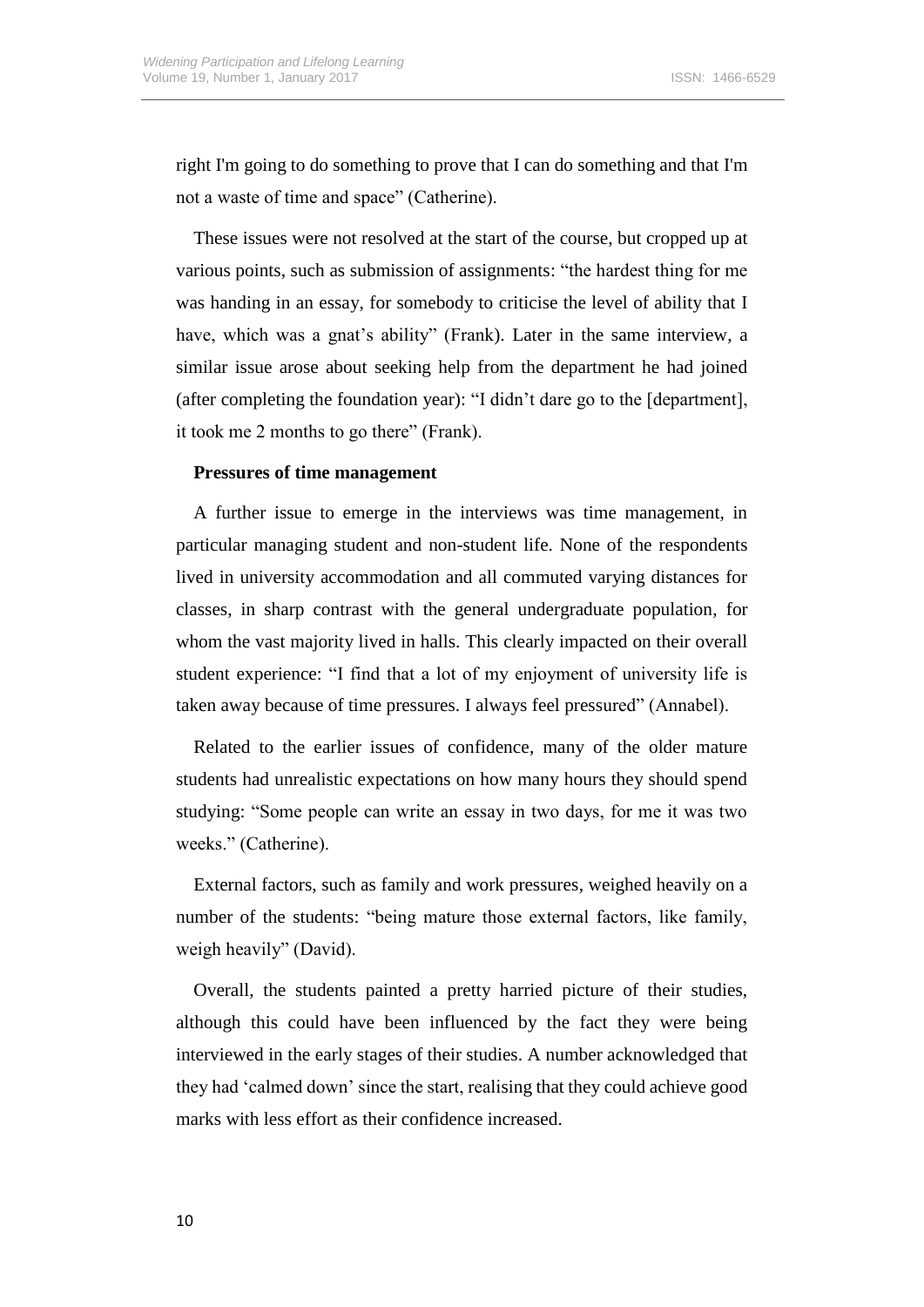#### **Difficulties in studying socially**

All the respondents described some level of difficulty in socialising with other students, although this was not limited to interactions between mature and young students: "as a mature student most of the other people on the course were either a heck of a lot younger than me or they were more my age but had their own families in the local area so they already had their lives there" (Brenda).

Some respondents acknowledged that the isolation was, at least in part, self-imposed: "well the anxiety from my point of view was feeling a bit alienated because of my age, and it's true. That's what it is. In lectures sometimes you get speaking to people before the lecture, or seminar, sometimes you need to work in groups or with partners but in between lectures there's nothing. I go off and do my thing, everybody goes back to their halls or whatever" (Annabel).

Nevertheless, there was evidence that mature students socialised together, especially after they had moved into their departments: "a lot of the [department] students are really young, living in college, partying things like that so the foundation group always sticks together" (David). The mature students did not necessarily study together, but there was an important element of social support: "we would gather together to have a coffee afterwards and we'd maybe have a little discussion, but we wouldn't do this group thing where we'd get our books out and our writing pads and put something together, which I think is something I think the young folk seem to do quite a lot" (Catherine). This may be related to the lack of confidence expressed earlier, as Catherine later acknowledges the value of study groups: "maybe it would have been useful to talk to more students so you can bounce ideas of each other, then at least you've got some ideas".

One striking thing that was mentioned in almost all of the interviews was a turning point, where the respondent was forced to interact with the rest of the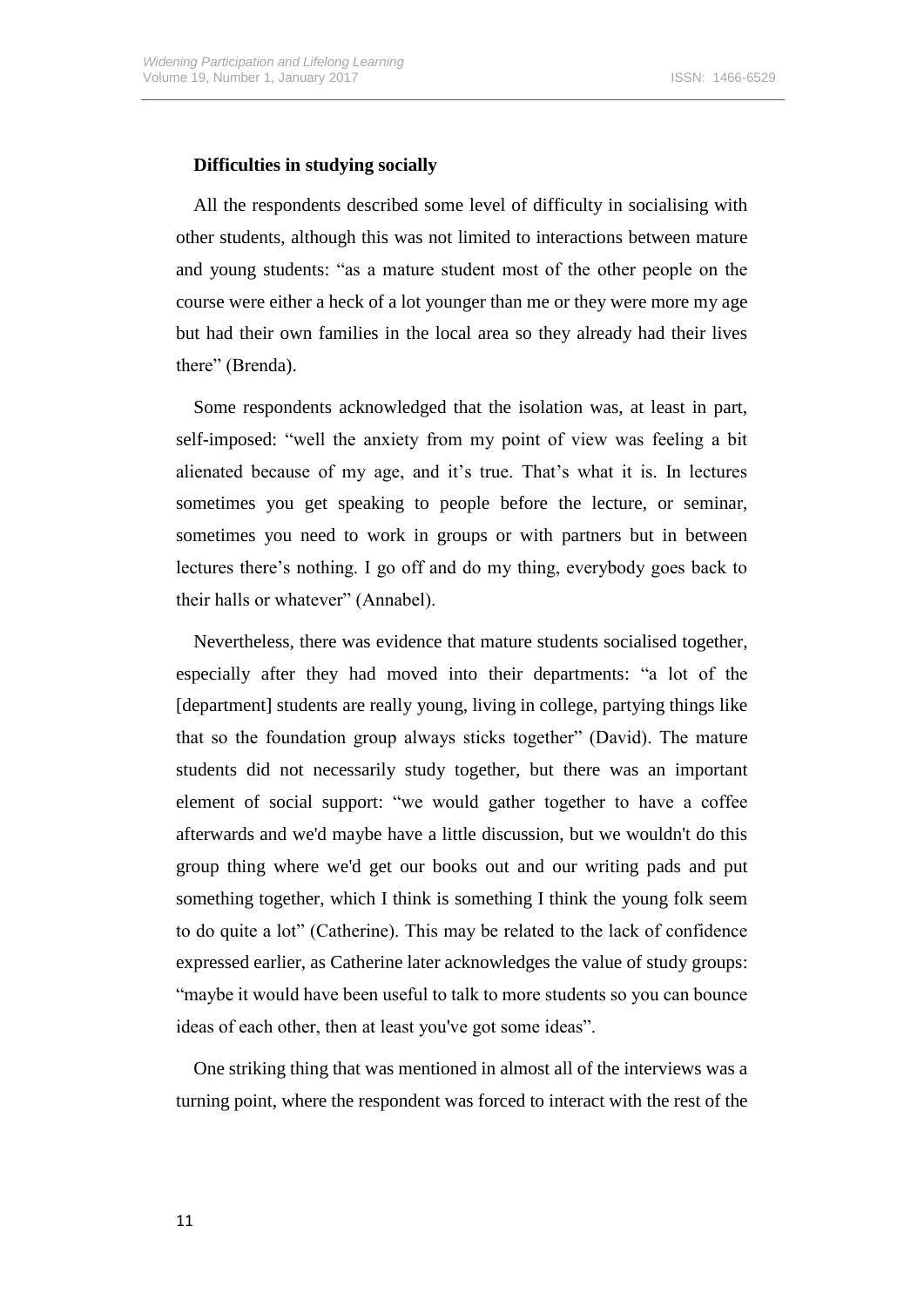cohort (in a field trip or assessed group work) and where preconceptions were challenged on both sides: "this year, the second year, suddenly you become accepted. I think once they realise that you are not an idiot, then from my perspective that opened up quite nicely" (Eric).

#### **Use of technology**

A final theme to emerge was about the use of technology to study, in particular how the older mature students felt that they struggled to adopt new practices. "When it comes to me on my own, sat at home trying to do it, I can't and I give up in the end and that is how I feel about technology, it's not second nature to me" (Brenda).

Having formed their initial study habits more than two decades ago, this group were most comfortable working in a non-digital environment, for example, handwriting their early essay drafts: "I've always worked like that. I find it easier to write it out, then it sticks in, and when I type it up it sticks in even more" (David), or how fears of earlier technologies affected current practice: "by Christmas time I knew I was a bit of a dinosaur with the technology, because I was using my typewriter, I was terrified of technology for a long time" (Frank).

We should avoid a simplistic narrative of older mature students not engaging with technology. One of the students (Annabel) regularly watched YouTube videos that had been recommended as part of the module and another student (Eric) used the digital reference management software tool, Mendeley, to manage their references via their smartphone.

### **Discussion**

The results presented here paint a familiar snapshot of the unconfident, harried, isolated, mature student at an early stage of their undergraduate career. The earlier literature pointed to improved degree outcomes for this older mature group, and these stories suggest that the journey to these outcomes is a fraught and stressful one.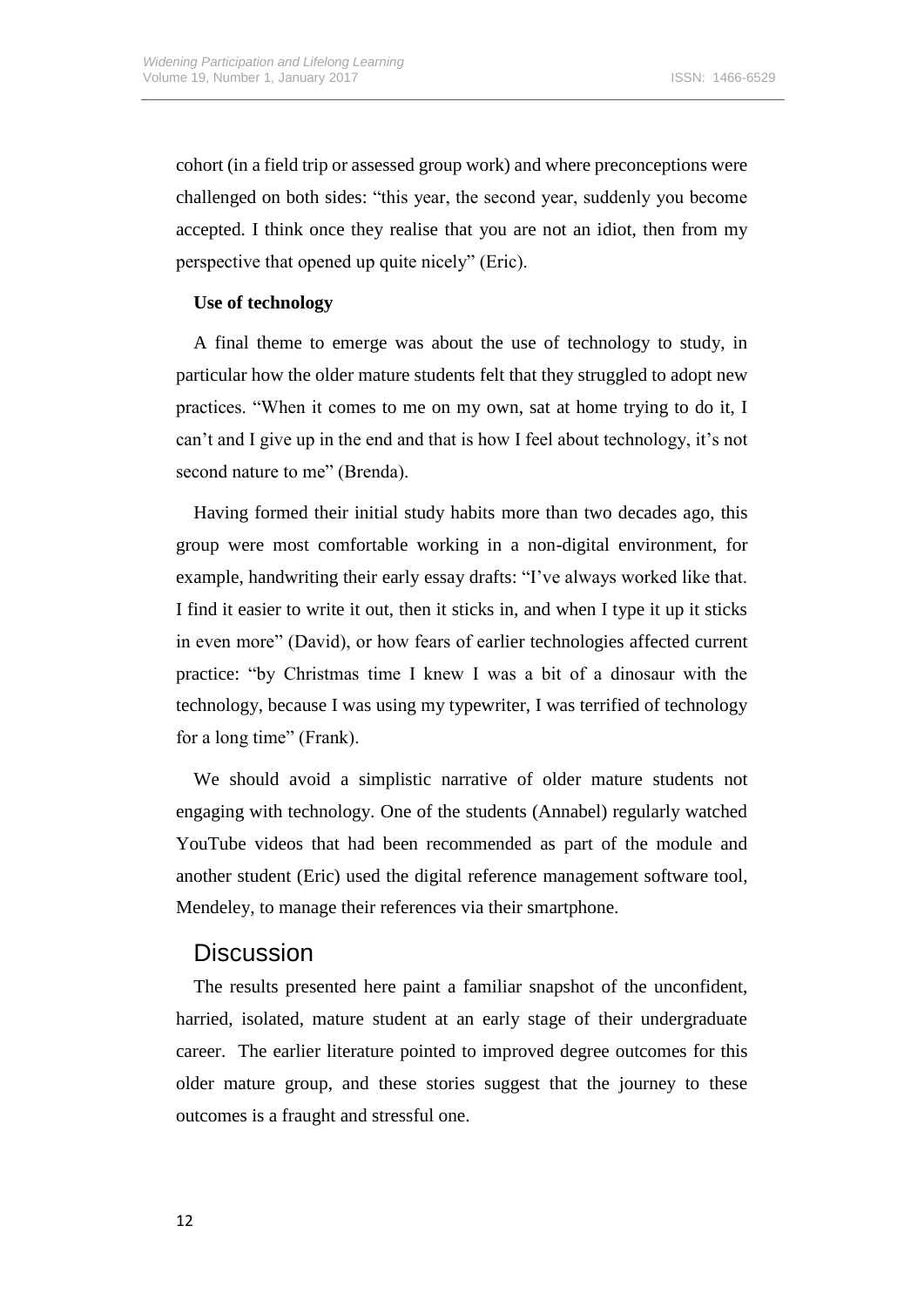These students have struggled to negotiate access to an undergraduate culture dominated by young undergraduates, who have far fewer distractions and can fully participate in the social activities and networks that are available to them (Christie et al., 2005, Tuckett, 1990).

Nonetheless, at the point of being interviewed, many of these students had reached significant turning points in their integration into the wider undergraduate culture and had made real progress in their studies. In fact by the time of writing this article, three of the sample had graduated with 1st class degrees, with one entering their final year. One had dropped out and one was retaking a year, both of which point to some of the problems with retention that (Hatt et al., 2002) identified.

Clearly, confidence was a significant issue for this group, and impacted on the other issues such as time management and social interaction. There are a number of good reasons to suppose that issues of confidence are particularly acute for older mature students.

Firstly they will be challenging long-held beliefs about themselves and their views about the world (Mezirow, 1978). This is arguably the point of education, but for the older learner the perspectives that are being challenged have held true for decades. Many of the respondents to this study acknowledged that going to university was itself a deliberate strategy to challenge previously held views about themselves and their academic ability.

Secondly, whilst mature students feel isolated from the younger student body and culture (Christie et al., 2005), these feelings will only be more acute for older mature students as the culture and generational distances increase. Being as old as some of the staff, and having children as old as classmates are quite clear markers of difference, which will present challenges to integration, alongside the increased likelihood of parental and employment responsibilities.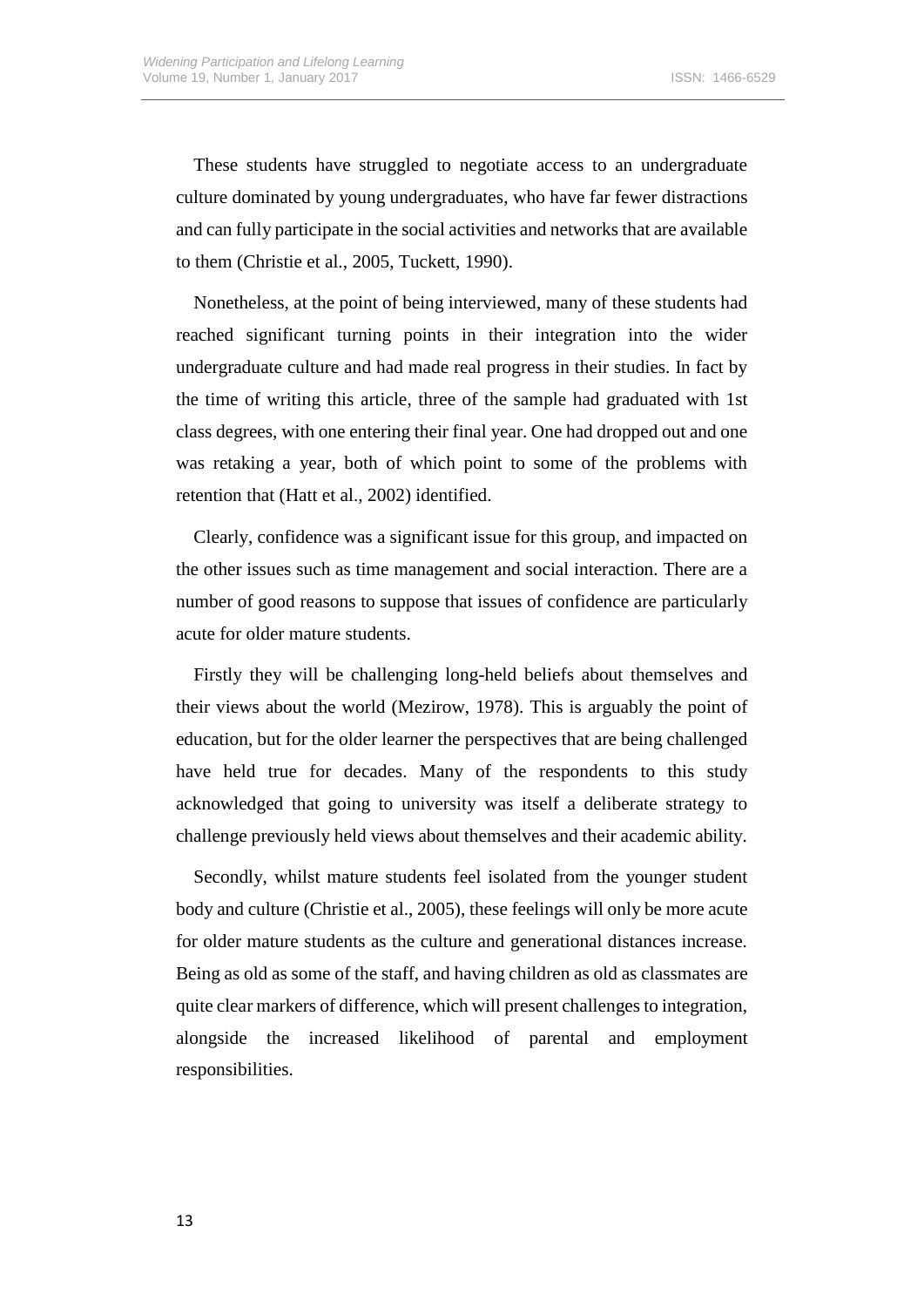# Conclusion

This small study adds to a developing literature on older mature learners, and gives a voices to this often overlooked group. It suggests that confidence plays a crucial part in the experience of these students, and that as their confidence grows, their time management and engagement with the wider undergraduate culture improves.

There are some obvious limitations to this study, beyond the restricted sample size. These students were recruited into a foundation year, and therefore entered without any recent educational experience, they were returners to education, rather than mature students whose path into HE was temporarily interrupted (Baxter and Britton, 2001). Mature students starting university after an access course may well have a very different experience. Also the university that this study was based in was by no means typical of the sector. As an old, established university it had few mature students (let alone older mature) and almost all of the undergraduate body lived in halls, especially in their first year, in contrast to all of the students in this study, who lived out.

Nevertheless, this study raises important questions about lifelong learning and, to the extent that this group differ from the main student intake, widening participation. Strategies to enhance the confidence of this group, such as mixed group work and field trips and targeted IT support, will reduce the lack of confidence of these students and improve their time management issues and provide some level of integration into the wider student body. These strategies may also, by helping to reduce stress, positively impact upon the retention of these students.

14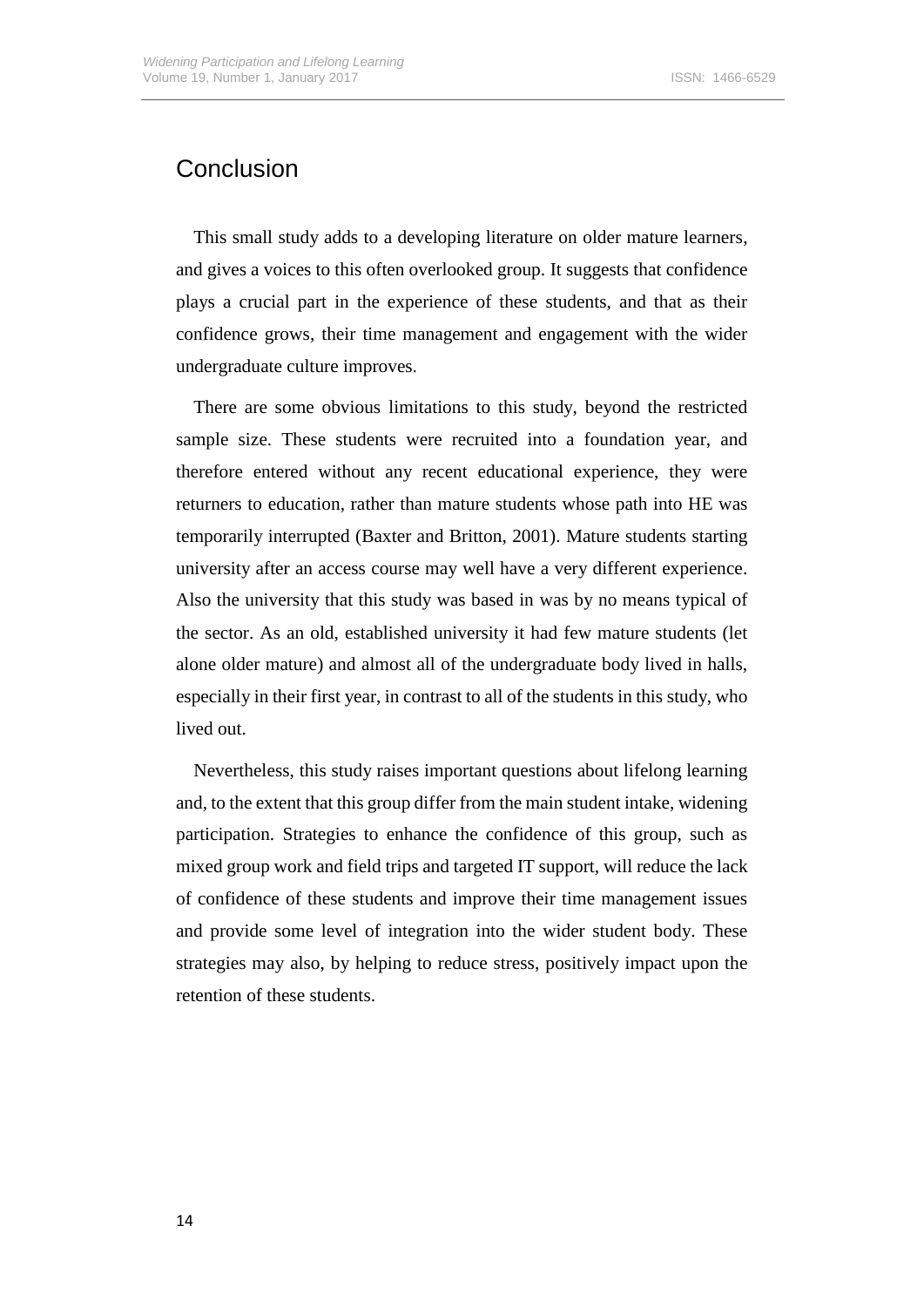# Acknowledgments

The author wishes to thank Jan Smith and Elaine Tan for helpful comments and suggestions on earlier drafts of this article.

## References

- Baxter, A. and Britton, C. (2001) 'Risk, identity and change: becoming a mature student', *International Studies in Sociology of Education*, vol. 11, no. 1, pp. 87-104.
- Baxter, A. and Hatt, S. (1999) 'Old and young mature students: painting a fuller picture', *Journal of Access and Credit Studies*, pp. 137-48.
- Bourner, T. and Hamed, M. (1987) *Entry Qualifications and Degree Performance: Summary Findings Report*, Council for National Academic Awards.
- Brady, D. and Brady, M. (1998) 'Mature students and higher education: preparation, selection and experience', in Mitchell, P. (ed.) *Beyond the Universities: the New Higher Education Monitoring Change in Education*, Aldershot, Ashgate Arena, pp. 39–57.
- Britton, C. and Baxter, A. (1999) 'Becoming a mature student: gendered narratives of the self', *Gender and Education*, vol. 11, no. 2, pp. 179–93.
- Brooks, R. (2011) 'Student-parents and higher education: a cross-national comparison', *Journal of Education Policy*, vol. 27, no. 3, pp. 423–39.
- Christie, H., Munro, M. and Wager, F. (2005) ''Day students' in higher education: widening access students and successful transitions to university life', *International Studies in Sociology of Education*, vol. 15, no. 1, pp. 3–30.
- Davies, P. and Parry, G. (1993) *Recognising Access. The Formation and Implementation of the National Framework for the Recognition of*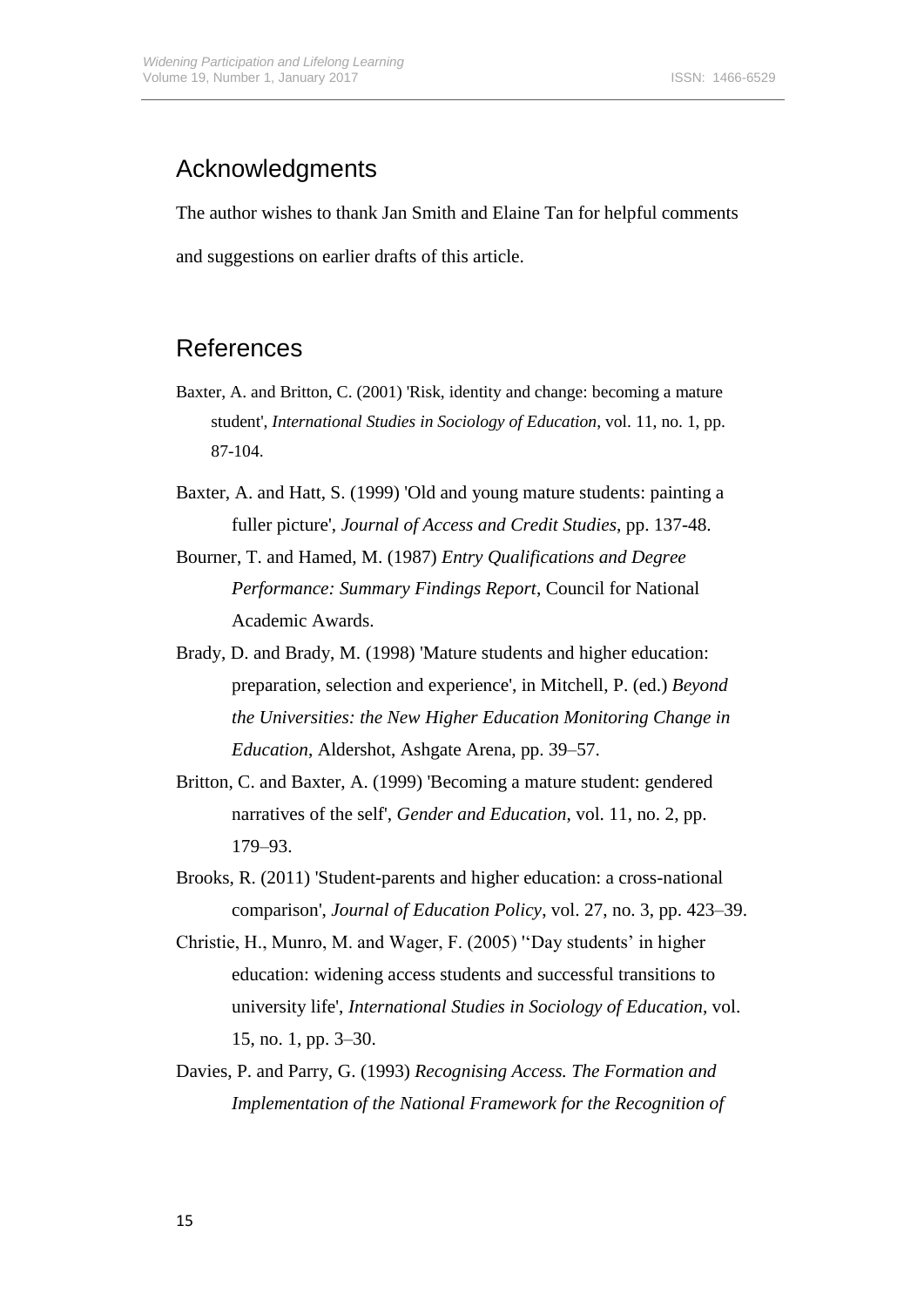*Access Courses*, Leicester, National Institute of Adult Continuing Education.

- Hatt, S., Baxter, A. and Kimberlee, R. (2002) '''It's our last chance"–a study of completion rates by age at an English University', *Journal of Adult and Continuing Education,* vol. 8, no. 1, pp. 88–103.
- HESA (2016) *UKPIs Definitions*. Available at [https://www.hesa.ac.uk//data-and-analysis/performance](https://www.hesa.ac.uk/data-and-analysis/performance-indicators/definitions)[indicators/definitions](https://www.hesa.ac.uk/data-and-analysis/performance-indicators/definitions) (Accessed 30 May 2016).
- Hoskins, S.L., Newstead, S.E. and Dennis, I. (1997) 'Degree performance as a function of age, gender, prior qualifications and discipline studied', *Assessment & Evaluation in Higher Education*, vol. 22, no. 3, pp. 317–28.
- Johnes, J. (2014) *In the UK, Are Student Populations Growing Older?* Social Science Space. Available at [http://www.socialsciencespace.com/2014/09/in-the-uk-are-student](http://www.socialsciencespace.com/2014/09/in-the-uk-are-student-populations-growing-older/)[populations-growing-older/](http://www.socialsciencespace.com/2014/09/in-the-uk-are-student-populations-growing-older/) (Accessed 26 July 2015).
- Lewis, J., West, A., Roberts, J. and Noden, P. (2016) 'The experience of coresidence: young adults returning to the parental home after graduation in England', *Families, Relationships and Societies*.
- Mallman, M. and Lee, H. (2014) 'Stigmatised learners: mature-age students negotiating university culture', *British Journal of Sociology of Education*, pp. 1–18.
- Marshall, C. A. (2013) 'Good Foundations', *Widening Participation and Lifelong Learning*, vol. 15, no. 2, pp. 22–42.
- Mercer, J. (2007) 'The challenges of insider research in educational institutions: wielding a double‐edged sword and resolving delicate dilemmas', *Oxford Review of Education*, vol. 33, no. 1, pp. 1–17.
- Mezirow, J. (1978) 'Perspective transformation', *Adult Education Quarterly*, vol. 28, no. 2, pp. 100–10.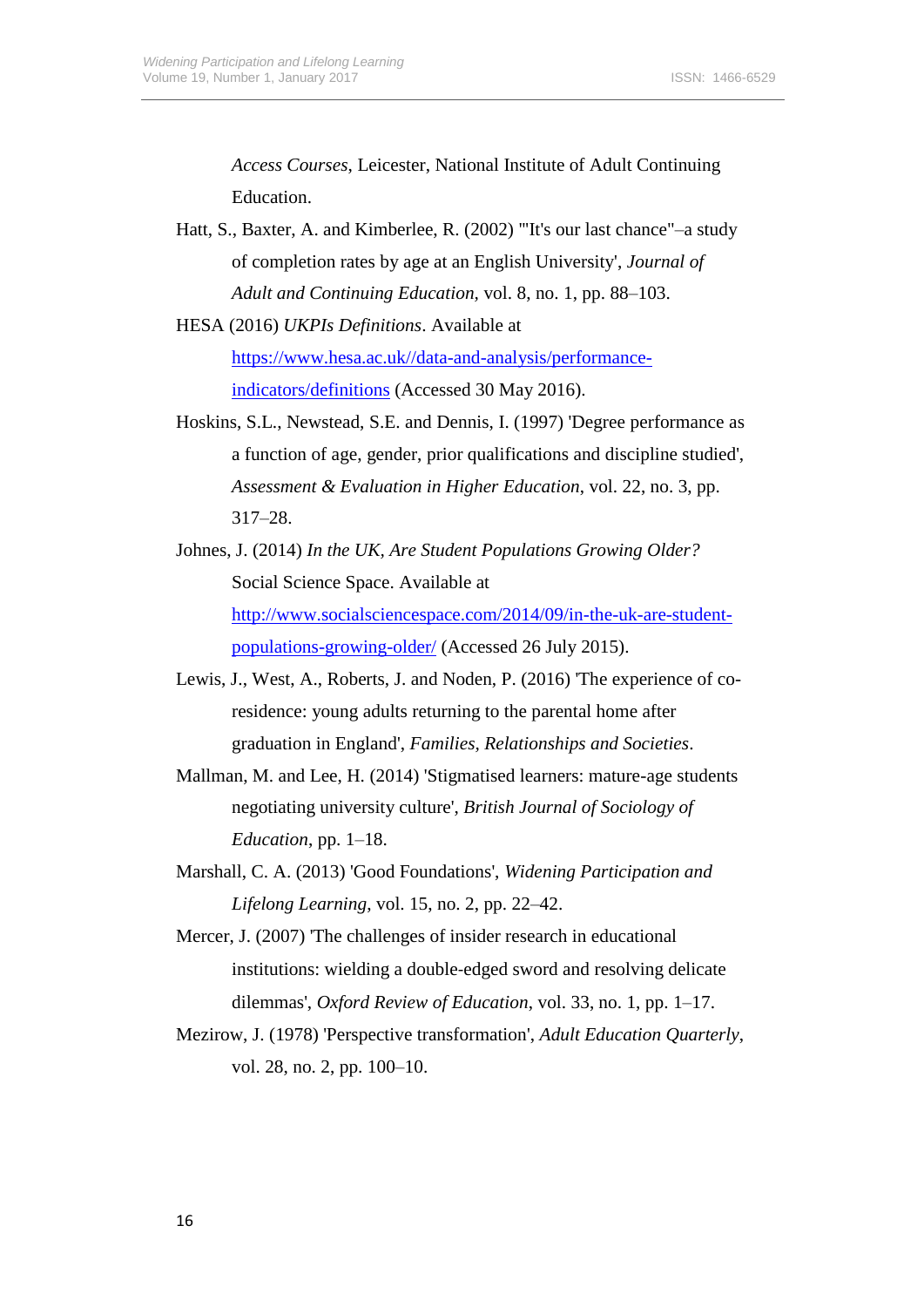- Nisbet, J. and Welsh, J. (1972) 'The Mature Student', *Educational Research*, vol. 14, no. 3, pp. 204–207.
- OFFA (2014) *OFFA comment on increase in mature students securing places in higher education*. Available at [https://www.offa.org.uk/press-releases/offa-comment-on-increase](https://www.offa.org.uk/press-releases/offa-comment-on-increase-in-mature-students-securing-places-in-higher-education/)[in-mature-students-securing-places-in-higher-education/](https://www.offa.org.uk/press-releases/offa-comment-on-increase-in-mature-students-securing-places-in-higher-education/) (Accessed 26 July 2015).
- Parry, G. and Wake, C. (eds.) (1990) *Access and Alternative Futures*. London: Hodder & Stoughton.
- Reay, D., Ball, S. and David, M. (2002) ''It's taking me a long time but I'll get there in the end': mature students on access courses and higher education choice', *British Educational Research Journal*, vol. 28, no. 1, pp. 5–19.
- Richardson, J.E. (1994) 'Mature students in higher education: academic performance and intellectual ability', *Higher Education*, vol. 28, no. 3, pp. 373–86.
- Scott, C., Burns, A. and Cooney, G. (1996) 'Reasons for discontinuing study: the case of mature age female students with children', *Higher Education*, vol. 31, no. 2, pp. 233–53.
- Scott, P. (1998) 'Massification, internationalization and globalization', in Scott, P. (ed.) *The Globalisation of Higher Education*, Buckingham, Open University Press.
- Smith, J. (2008) *Mature learners: a synthesis of research,* HEA. Available at

[https://www.heacademy.ac.uk/system/files/wp\\_mature\\_learners\\_syn](https://www.heacademy.ac.uk/system/files/wp_mature_learners_synthesis_on_template_updated_090310.pdf) thesis on template updated 090310.pdf.

Tuckett, A. (1990) 'A higher education system fit for adult learners', in Parry, G. and Wake. C. (eds.) *Access and Alternative Futures for Higher Education,* London,Hodder & Stoughton, pp. 113–33.